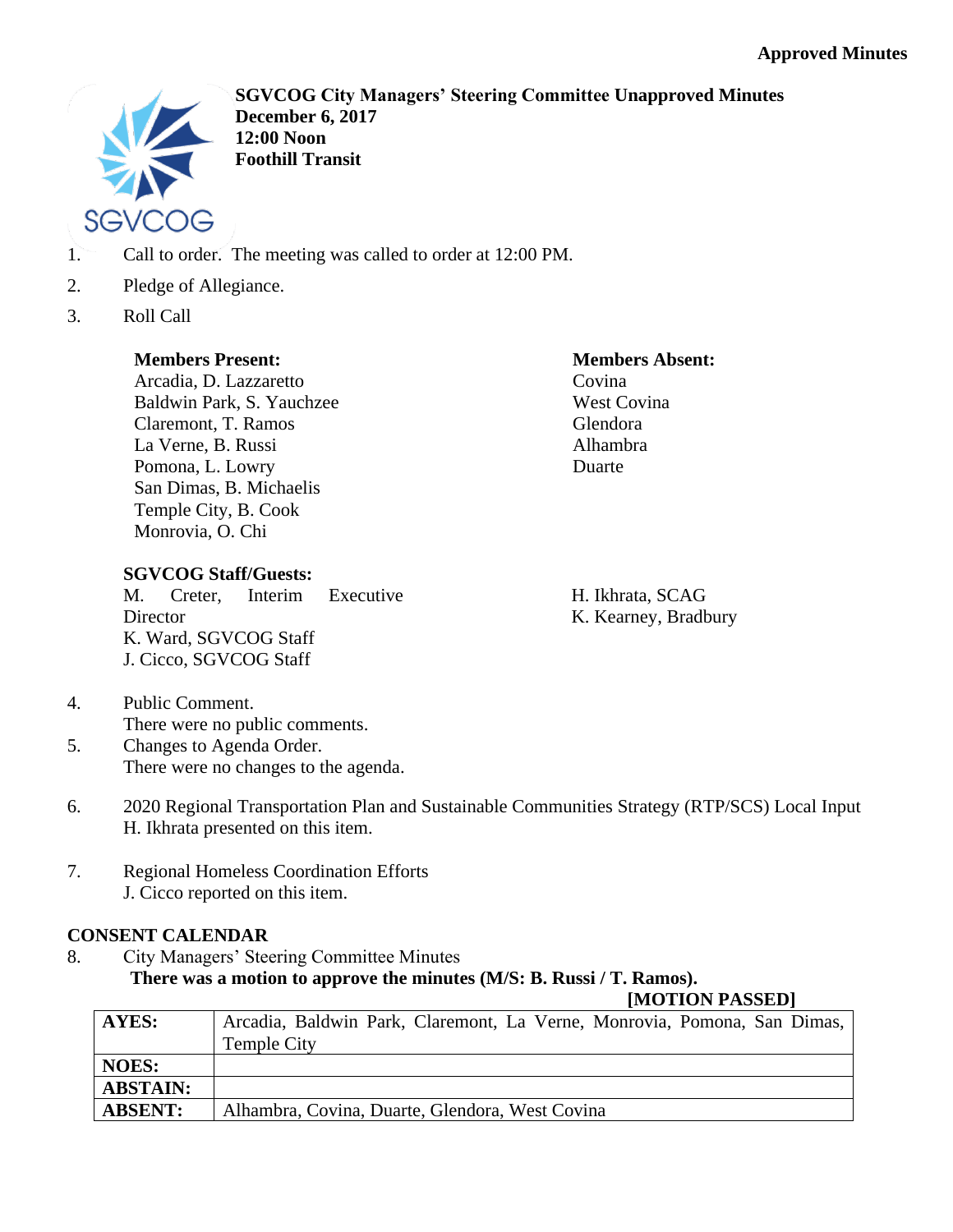## **ACTION ITEMS**

9. Draft Memorandum of Understanding (MOU) with SGV Cities for Homelessness Planning **There was a motion to recommend the Governing Board authorize the Executive Director to execute MOUs with participating cities related to County homelessness plan development. (M/S: T. Ramos/B. Russi).**

**[MOTION PASSED]**

| <b>AYES:</b>    | Arcadia, Baldwin Park, Claremont, La Verne, Monrovia, Pomona, San Dimas, |
|-----------------|--------------------------------------------------------------------------|
|                 | Temple City                                                              |
| <b>NOES:</b>    |                                                                          |
| <b>ABSTAIN:</b> |                                                                          |
| <b>ABSENT:</b>  | Alhambra, Covina, Duarte, Glendora, West Covina                          |

# 10. Amendment to Salary Resolution

**There was a motion to recommend the Governing Board update the SGVCOG salary and classification system to add all existing ACE positions. (M/S: L. Lowry/T. Ramos).**

#### **[MOTION PASSED]**

| AYES:           | Arcadia, Baldwin Park, Claremont, La Verne, Monrovia, Pomona, San Dimas, |
|-----------------|--------------------------------------------------------------------------|
|                 | Temple City                                                              |
| NOES:           |                                                                          |
| <b>ABSTAIN:</b> |                                                                          |
| <b>ABSENT:</b>  | Alhambra, Covina, Duarte, Glendora, West Covina                          |

### **DISCUSSION ITEMS**

- 12. Metro Measure M Subregional Program Funds M. Creter reported on this item.
- 13. Metro Measure M Subregional Administrative Funds M. Creter reported on this item. Members discussed and recommended that Option A be pursued for the time being and the issue be revisited in the coming months.
- 14. Update on ACE/ COG Integration M. Creter reported on this item. As of the meeting, 10 cities have adopted the JPA amendment .

### **UPDATE ITEMS**

- 14. ACE Construction Authority No report given.
- 15. Executive Director's Monthly Report M. Creter reported on this item.

### **CLOSED SESSION**

16. PUBLIC PUBLIC EMPLOYMENT: Titles: Executive Director pursuant to California Government Code section 54957

CONFERENCE WITH LABOR NEGOTIATORS: Agency designated representatives: Kim Barlow, Richard D. Jones, Kim Barlow, Dominic Lazzaretto, Tony Ramos and Chris Jeffers; Unrepresented employee: Executive Director pursuant to California Government Code section 54957.6.

There was no closed session due to the absence of the SGVCOG legal counsel.